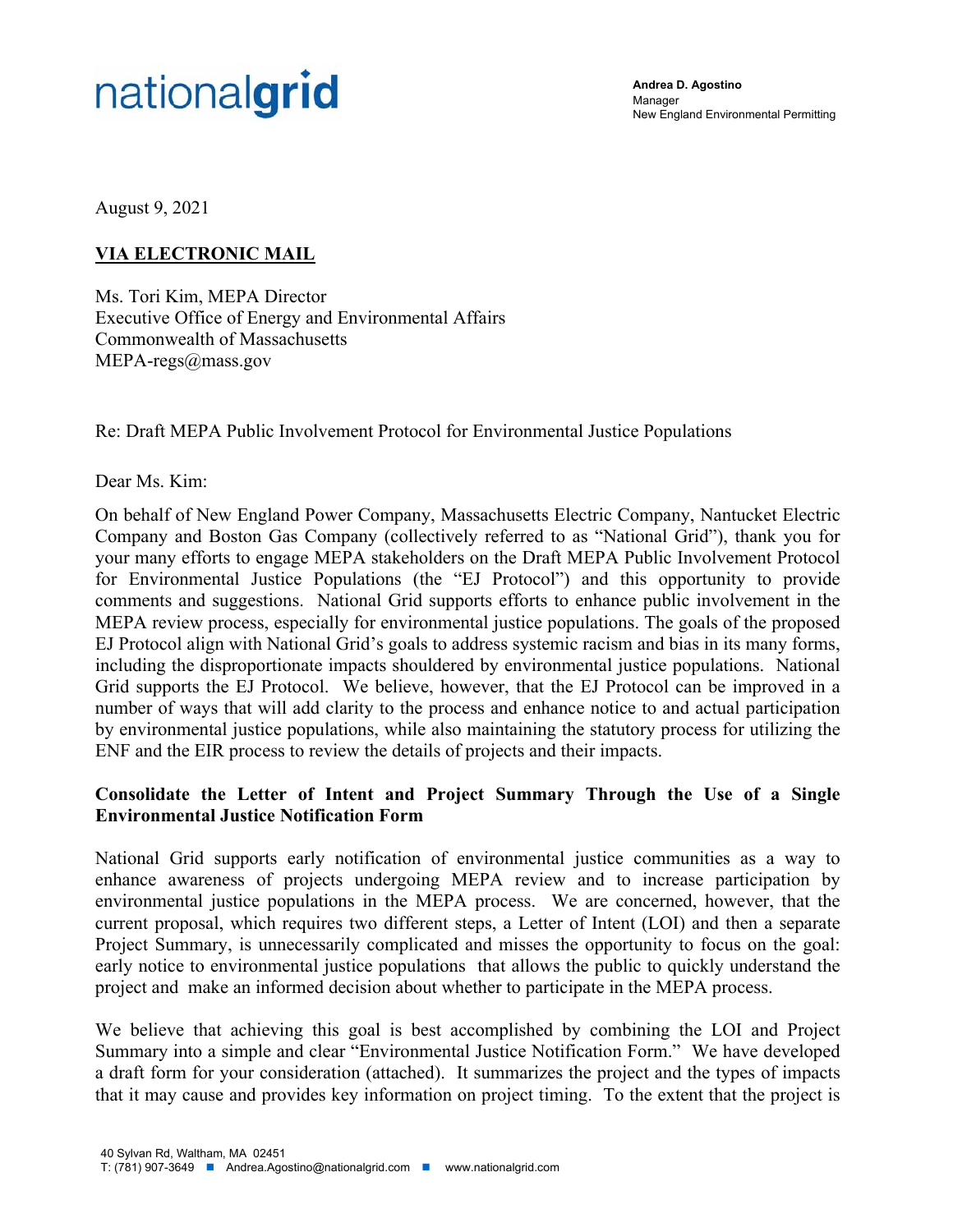Ms. Tori Kim, MEPA August 9, 2021 Page 2

located in an area of limited English language proficiency, the form would be translated consistent with the protocols for language translation. The form would then be sent to MEPA (for posting on its website), the Executive Office of Energy and Environmental Affairs Environmental Justice Director, public officials and community-based organizations (CBOs). This is an effective and efficient way to provide notice and improve participation of EJ populations in the MEPA process.

# **EJ Mapping Tool**

National Grid supports the use of a common EJ mapping tool. However, in order for the tool to be effective, it needs additional information including information on language isolation, and CBOs and public officials that should receive notice of projects. Leaving this information to be identified by proponents on a project-by-project basis is inefficient and is likely to result in inconsistency and an inadvertent failure to notify individuals and organizations that may wish to participate in the MEPA process. Moreover, a number of Commonwealth agencies are seeking to improve public participation by environmental justice populations and would benefit from a common source of consistent information. With respect to identification of CBOs, we suggest that the MEPA Office create a website where CBOs across the Commonwealth could register for inclusion in the EJ mapping tool by providing their contact information indicating their geographic areas of interest on a simple, online form. At a minimum, the MEPA Office should provide proponents with more certainty that the organizations and officials they have notified are sufficient by notifying the proponent of any deficiencies within 10 business days of MEPA receiving an Environmental Justice Notification Form. With respect to the public officials, we recommend using the same list that is required for ENF service to ensure consistency.

## **Mapping Tool/Measuring**

For linear projects, the draft EJ Protocol states that a proponent should measure the applicable oneor five-mile distance from "representative locations" along the line and that if there are any "close calls" the proponent should err on the side of inclusiveness. This language is unnecessarily vague and should be clarified to simply state that the proponent should measure one-mile out from the edge of the ROW in all directions along the entire length of the project and if any portion of an environmental justice population that falls within the resulting one-mile radius of edge of ROW then it must be included. This is consistent with the EFSB/DPU abutter notice requirement for linear projects.

#### **"Unusually large" volume of diesel trucks or equipment required for construction**

The EJ Protocol states that "any project that will require an unusually large volume of project‐ or construction‐related diesel trucks or equipment may be regarded as affecting air quality up to a 5-mile radius, depending on the specific routes of travel for the trucks or equipment." The phrase "unusually large" is vague and should be clarified with a specific standard. We also suggest a clarification that any project that complies with the Commonwealth's ultra-low sulfur diesel standard for trucks and equipment will not be regarded as affecting air quality.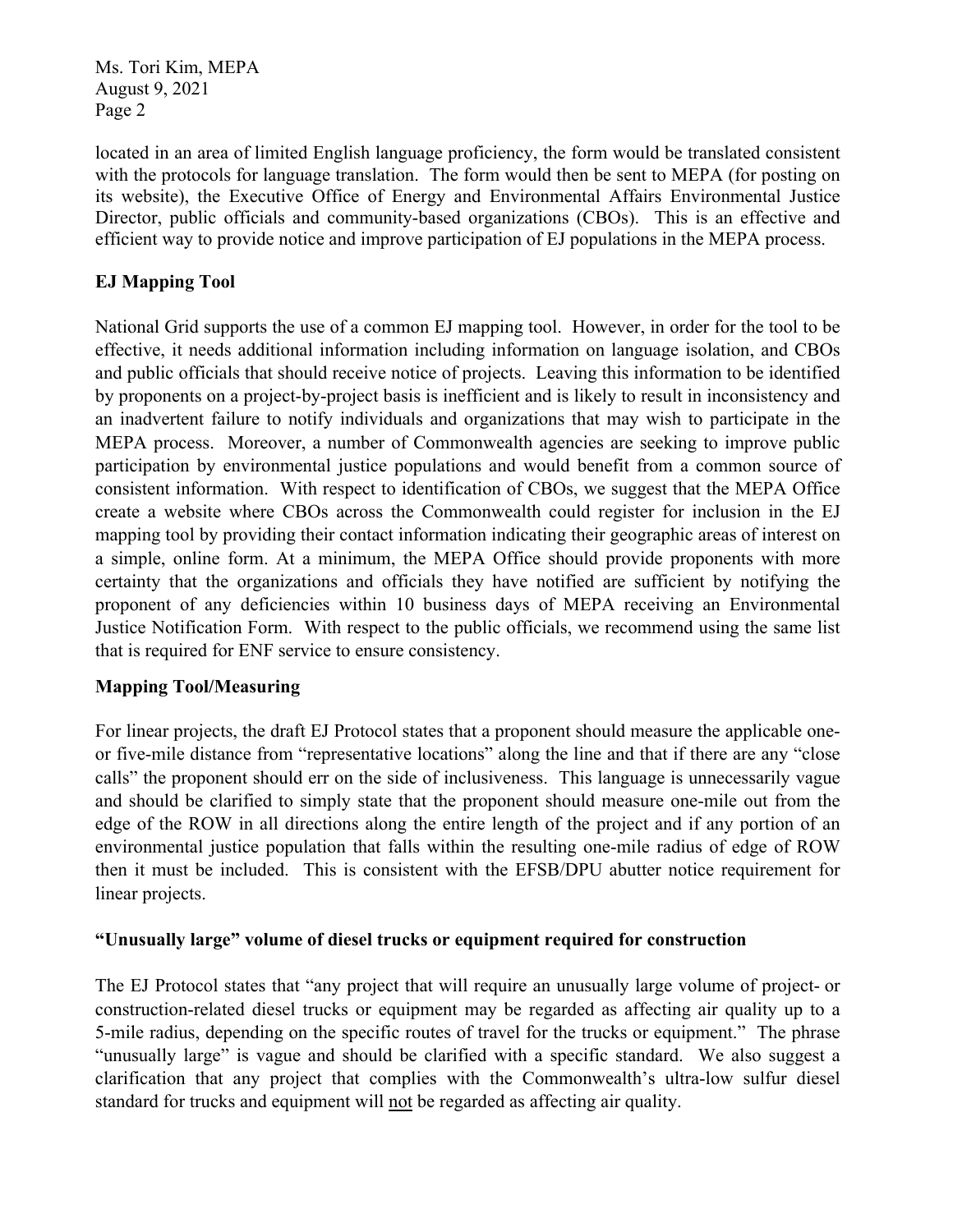Ms. Tori Kim, MEPA August 9, 2021 Page 3

#### **Requirement to File the ENF/EENF within 180 days**

The EJ Protocol requires proponents to file an ENF/EENF within 180 days of filing an LOI (or, under our proposal, the Environmental Justice Notification Form) or it must repeat the process. We believe that this is unnecessary and inefficient for projects that, except for timing, have not materially changed. We suggest amending the language to state that if 180 days has passed since the filing of the EJ Notification Form without an ENF/EENF being filed and there has been a material change in the scope of the project, circulation of a new Environmental Justice Notification Form is required. If there are material changes to the project, then the proponent should be required to update their project website with the new proposed filing date and notify the parties that were included in the Environmental Justice Notification Form of the change by email.

#### **Provision of Translation Services if Requested within 48-hours**

We have several concerns about this requirement. First, 48 hours does not leave enough time for proponents to arrange for a translator, especially for National Grid projects that require a translator who is familiar with utility industry terminology. This will be compounded in communities where several languages may need to be translated. As a result, we are concerned that this will lead to situations where translation will be requested but could not be provided on such short notice and the hearing would have to be cancelled, leading to confusion and delays. One way to potentially address this is for National Grid to book translators in advance for all languages that could be potentially requested at the hearing. But we are concerned about the impact this requirement may have on those that provide translation services. If no request is actually made, National Grid will then have to cancel the service. While most translation services do provide a 48-hour cancellation policy, repeatedly canceling on translators on short notice may deprive them of other opportunities. One translation company we spoke with expressed concern that, repeated short-notice cancellations impact the individual translators who would likely be unable to take on other work during that time slot. Moreover, they cautioned that translators may be reluctant to work at our hearings if we have a history of cancelling on short notice. To avoid this unintended consequence, we recommend that any request for translation services be made within two weeks of circulation of the EJ Notification Form. This gives members of the community sufficient time to review the EJ Notification Form, gauge their interest and then request a translator, while also limiting short-notice cancellations and the impact to translators.

Thank you again for the opportunity to provide these comments and we look forward to working with you as you continue the process of refining the EJ Protocols. If you have any questions, please do not hesitate to call me (978-732-3051) or Wendy Levine (617-594-5210).

----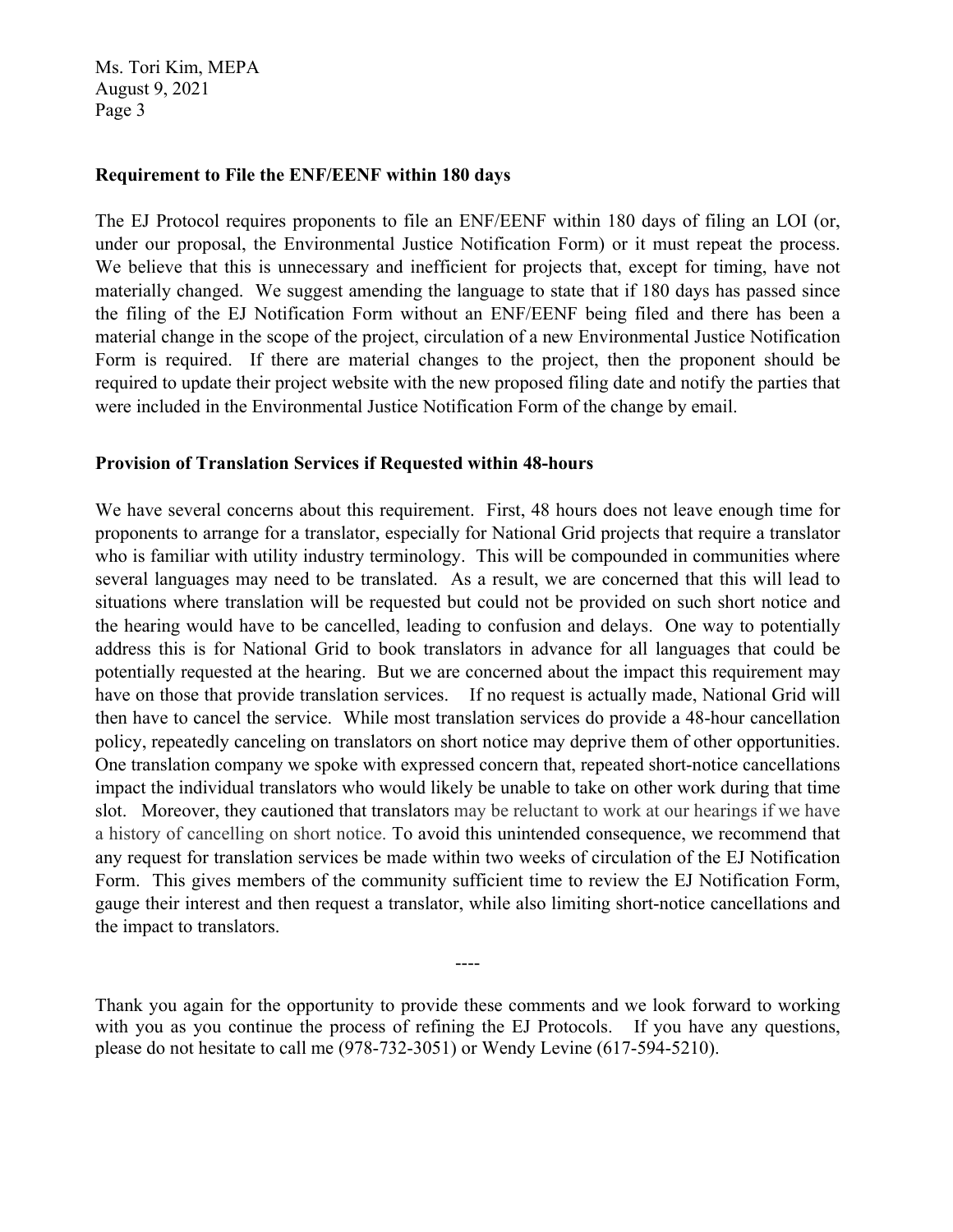Ms. Tori Kim, MEPA August 9, 2021 Page 4

Very truly yours,

Andrea D. Agostino Manager – New England Environmental Permitting

Attachment: Environmental Justice Notification Form

CC: Wendy B. Levine, Esq., National Grid Lauren Peloquin Shea, Esq., National Grid Margaret Kinsman, Director-New England Environmental, National Grid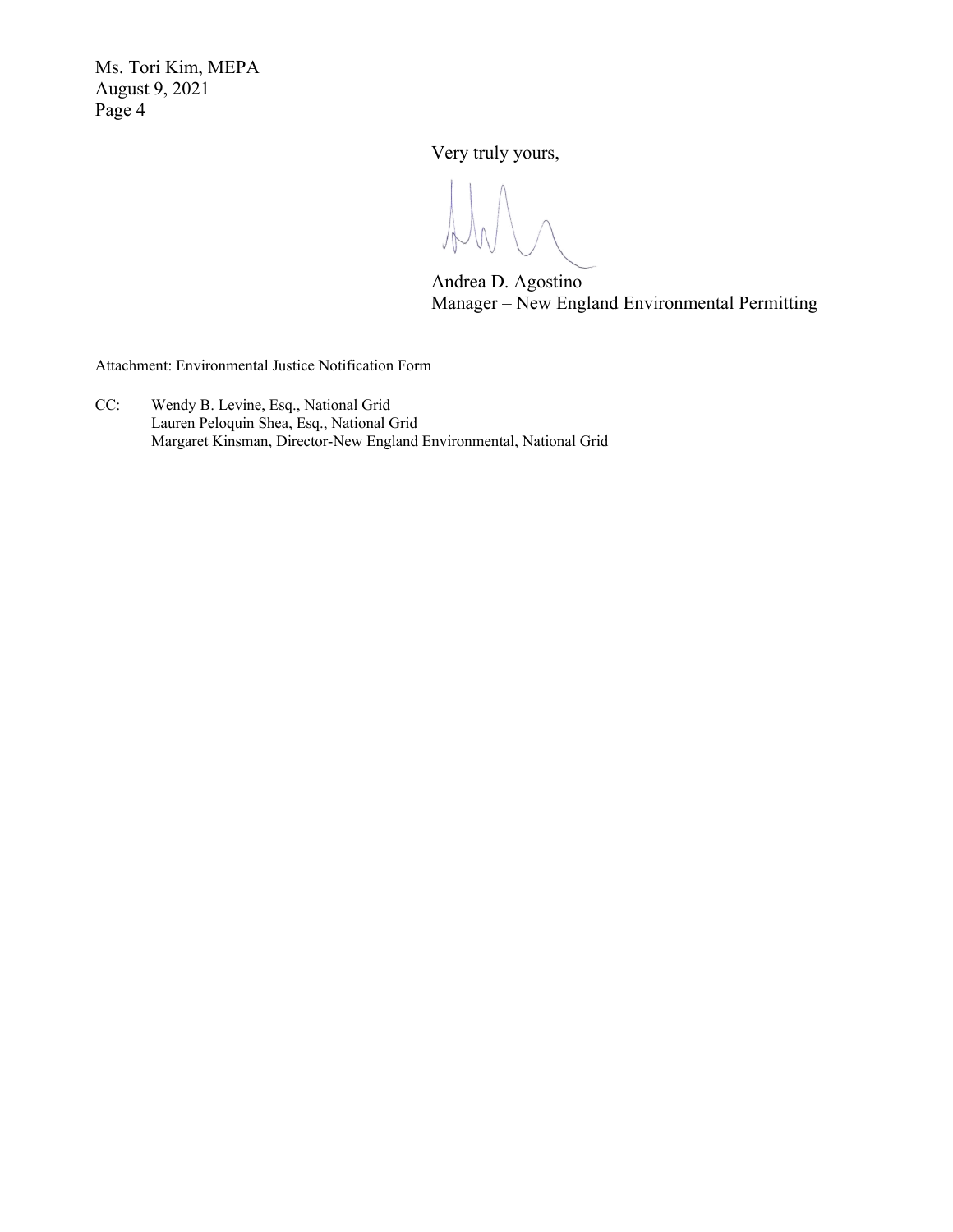# **Massachusetts Environmental Policy Act**

## **Environmental Justice Notification Form**

**Name of Project:** 

**Name of Project Proponent**:

**Location of Project**:

**Brief Description (including project purpose, uses of the project site and types of facilities)**:

**Anticipated Construction Schedule**:

## **Anticipated Date of Environmental Notification Form/Expanded Environmental Notification Form Filing**:

#### **Anticipated Massachusetts Environmental Policy Act Review Procedures**:

- $\Box$  Environmental Notification Form Only
- ☐ Expanded Environmental Notification Form/Single Environmental Impact Report
- ☐ Draft and Final Environmental Impact Report
- $\Box$  Other (specify):

## **Local, State and Federal Permits/Approvals Anticipated**: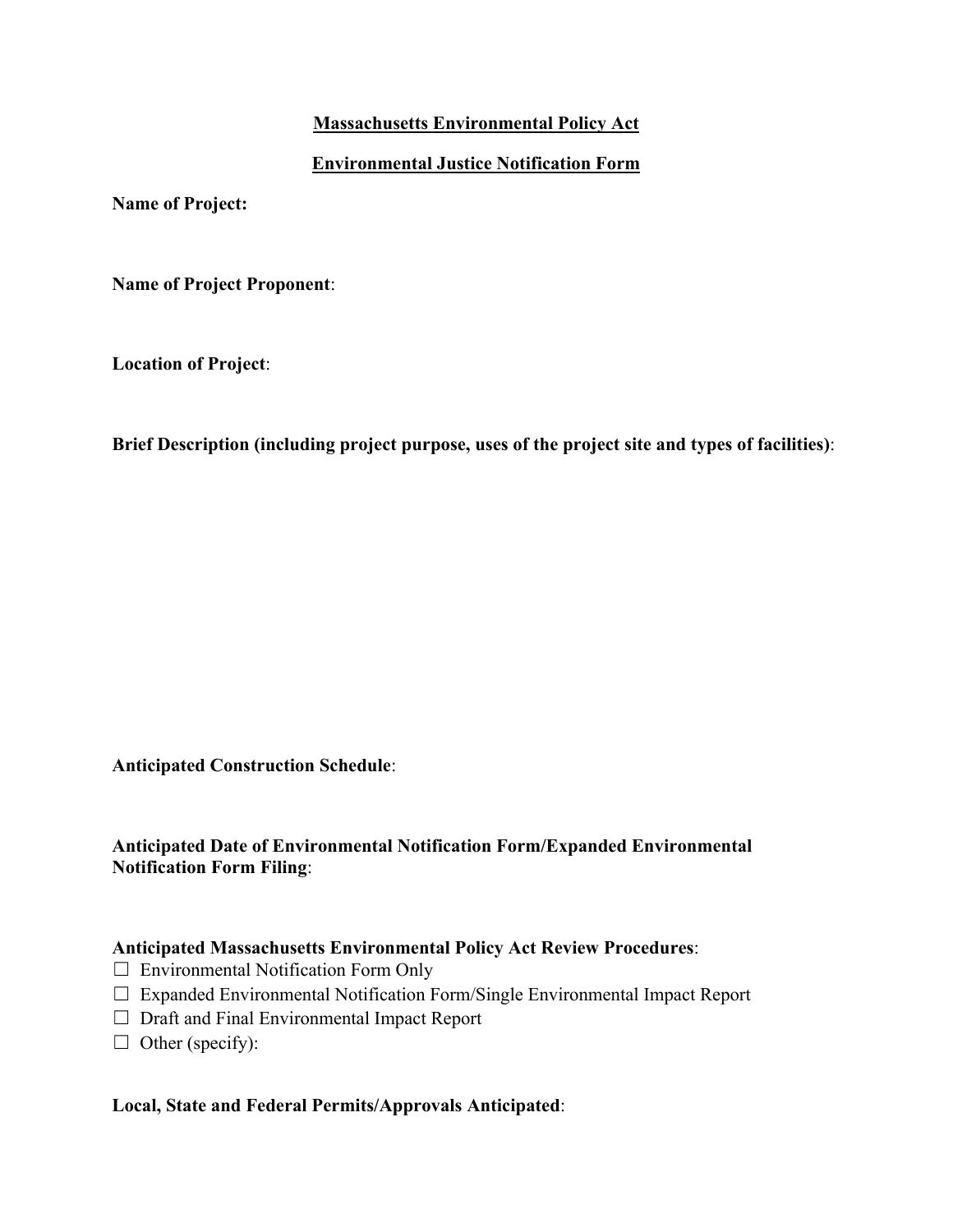#### **How to Obtain Further Information and Translation of Documents (Proponent Contact and/or Website)**:

# **Types of Environmental Impacts Triggering Environmental Review**:

- ☐ *Land* Specify threshold:
- ☐ *State Listed Species* Specify threshold:
- ☐ *Wetlands, Waterways and Tidelands* Specify threshold:
- ☐ *Water* Specify threshold:
- ☐ *Wastewater* Specify threshold:
- ☐ *Transportation* Specify threshold:
- ☐ *Energy* Specify threshold:
- ☐ *Air* Specify threshold:
- ☐ *Solid and Hazardous Waste* Specify threshold:
- ☐ *Historical and Archaeological Resources* Specify threshold:
- ☐ *Areas of Critical Environmental Concern* Specify threshold:
- ☐ *Regulations* Specify threshold: